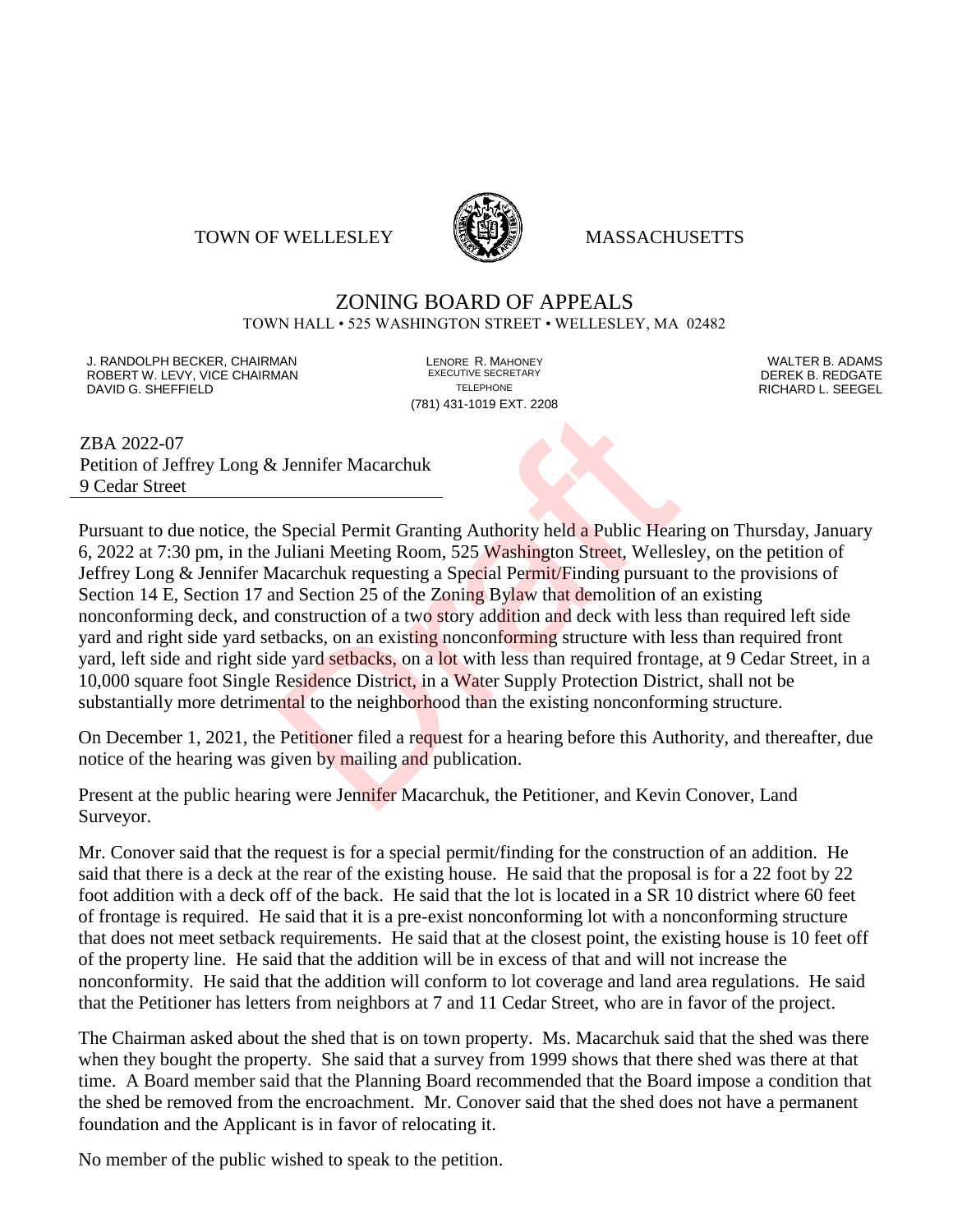# Statement of Facts

The subject property is located at 9 Cedar Street, in a 10,000 square foot Single Residence District, in a Water Supply Protection District, with a minimum front yard setback of 9.6 feet where 30 feet is required, a minimum left side yard setback of 16.4 feet and a minimum right side yard setback of 10 feet where 20 feet is required, and 57.5 feet of frontage where 60 feet is required.

The Petitioner is requesting a Special Permit/Finding pursuant to the provisions of Section 14 E, Section 17 and Section 25 of the Zoning Bylaw that demolition of an existing nonconforming deck, and construction of a two story addition and deck with less than required left side yard and right side yard setbacks, on an existing nonconforming structure with less than required front yard, left side and right side yard setbacks, on a lot with less than required frontage, in a Water Supply Protection District, shall not be substantially more detrimental to the neighborhood than the existing nonconforming structure.

A Plot Plan, dated 11/17/21, stamped by Robert T. Conway, Professional Land Surveyor, Floor Plans and Elevation Drawings, dated 11/12/21, prepared by Marc Monahan, AIA, and photographs were submitted.

On January 5, 2022, the Planning Board Staff reviewed the petition and recommended that a special permit be approved, subject to a condition.

# Decision

This Authority has made a careful study of the materials submitted and the information presented at the hearing.

The Board found that the Design and Operation Standards in Part F are adequately satisfied and not otherwise prohibited in Part D.1, of Section 14 E of the Zoning Bylaw for Water Supply Protection Districts.

It is the opinion of this Authority that demolition of an existing nonconforming deck, and construction of a two story addition and deck with less than required left side yard and right side yard setbacks, on an existing nonconforming structure with less than required front yard, left side and right side yard setbacks, will result in the intensification of an existing nonconformity, will not result in additional nonconformities, and will not be substantially more detrimental to the neighborhood than the existing nonconforming structure. detrimental to the neighborhood than the existing nonce<br>
1, stamped by Robert T. Conway, Professional Land S<br>
11/12/21, prepared by Marc Monahan, AIA, and phot<br>
lanning Board Staff reviewed the petition and recomment<br>
to a

Therefore, a Special Permit is granted, as voted unanimously by this Authority at the Public Hearing, for demolition of an existing nonconforming deck, and construction of a two story addition and deck with less than required left side yard and right side yard setbacks, on an existing nonconforming structure with less than required front yard, left side and right side yard setbacks, subject to the following condition:

• The shed that is located on town land be removed from town property.

The Inspector of Buildings is hereby authorized to issue a permit for construction upon receipt and approval of a building application and detailed constructions plans.

If construction has not commenced, except for good cause, this Special Permit shall expire two years after the date time stamped on this decision.